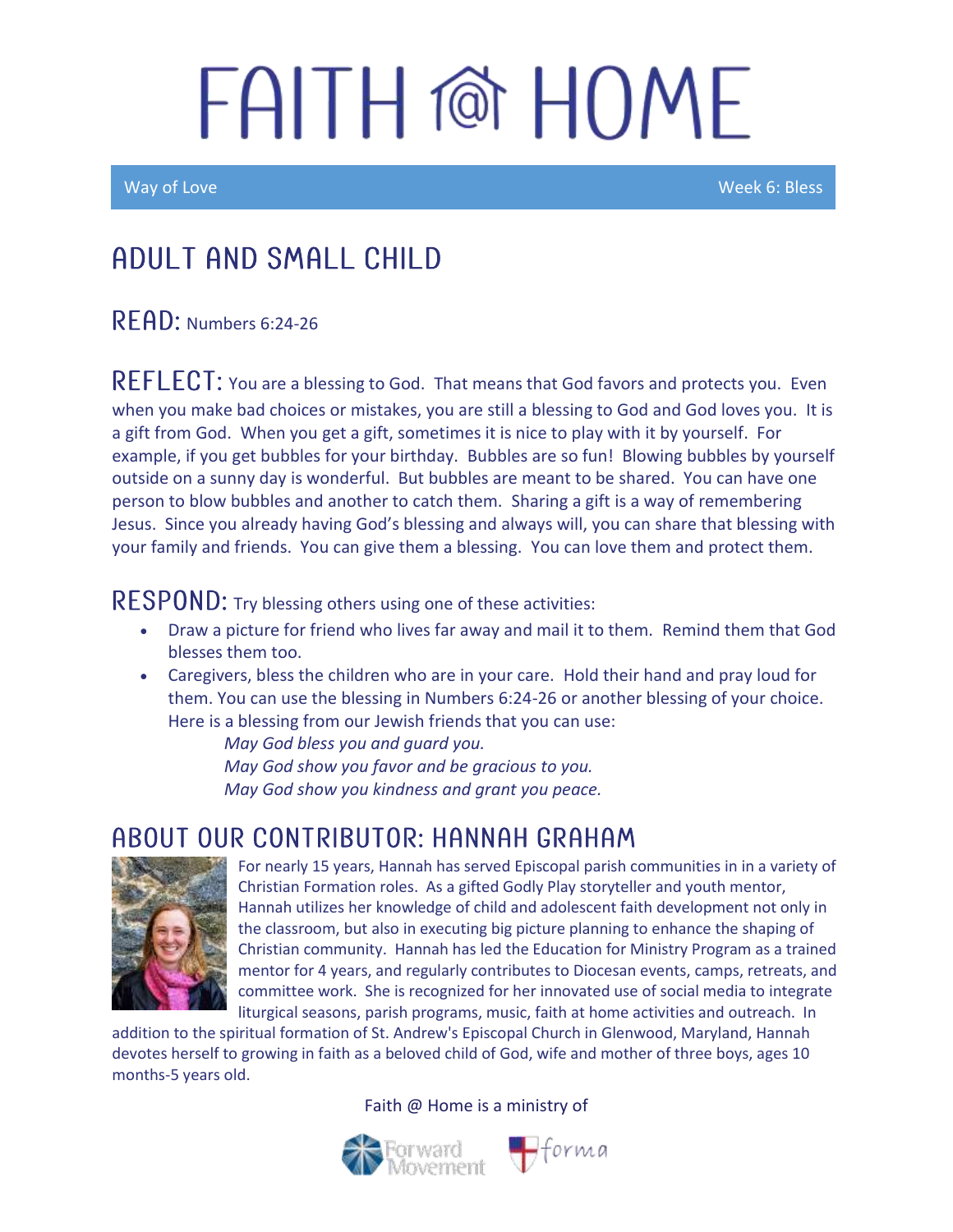Ī

Way of Love Week 6: Bless

### A DULT AND ELEMENTARY

 $R$  $F$  $A$  $D$ : Matthew 25:34-40

REFLECT: A lot of times, people are richly blessed in ways that we fail to remember. Do we have a home or place to call home? Do we have electricity? Do we have access to food and clean drinking water? These are all incredible blessings that many have and yet take for granted. It's not that people don't appreciate these things—it's just that people forget to be thankful for these blessings we have.

Jesus calls us to be aware of all we have and to bless others as we have been blessed. If we have clothing to share with the naked, we should help clothe others. If we have more than enough food to share, we ought to feed the hungry. If someone who's new to us shows up, we should welcome them warmly. When we seek to share our blessings with those who go without, we bless God as well.

As Christians, we are called to put our faith into action and actively bless others, but we don't do so for our own glory or to feel good about ourselves. We are called to love others through our actions because we are then actually showing others that we love as God loved us. In those moments, we help care for our fellow members of creation and love like God in the process.

RESPOND: Every day this week, find a different way to share blessings with those around you. Put your faith into action to bless others as God has blessed you. You can use one of these suggestions, or come up with your own: collect non-perishable food to donate to a local food pantry, make a tie blanket to give to a local shelter, visit residents in a nursing home, donate clothes that no longer fit that are still in good to great shape, read your favorite book to a younger family member or friend, etc.

### ABOUT OUR CONTRIBUTOR: ERIN WOLF



Erin Wolf is a Youth Minister hailing from Little Chute, WI where she lives with her four kids. She serves both All Saints Episcopal in Appleton and the Episcopal Diocese of Fond du Lac. Her ministry focuses include children & youth, camp & retreats, music, service work, interactive prayer for all ages, and more. You can connect with her via email at ewolf@diofdl.org.



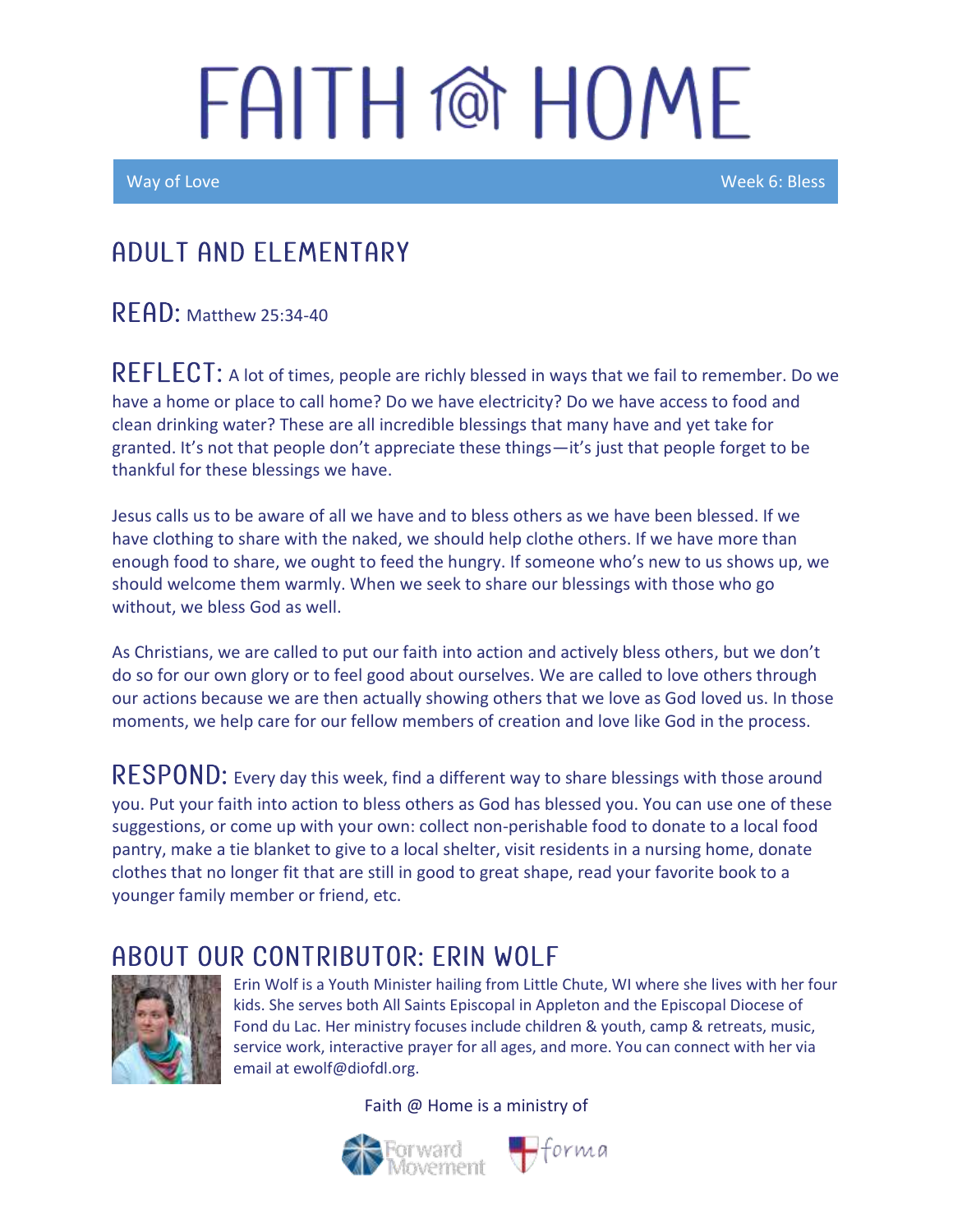Way of Love New York Control of the Control of the Control of the Control of the Week 6: Bless

#### ADULT AND YOUTH

RFAD: Luke 6:27-36

REFLECT: I must admit that bless is a term I can be uncomfortable with; I think it is a term that has been co-opted by folks saying "hashtag blessed" about ways that their lives look perfect and well put together on Facebook or Instagram or Tik Tok or whatever new app there is. I am also guilty of this and often post on social media about my best moments: moments I am happy, moments I am with family, or moments that look polished and neat. I don't post the moments when I feel alone, when I am struggling, or when I have fallen short and messed up. But #blessed is not what we are talking about.

We are talking about being a blessing to everyone you meet. In our Baptismal Covenant we are asked if we will seek and serve Christ in all persons, loving our neighbors as ourselves. And we respond that we will, but we require God's help to follow in this way.

In our reading today, it talks about the hardest people to care for: those who are my enemies. People who hope for bad things to happen to me and are unkind. This is really tough for me having met some pretty mean folks in life. But I found a post by Justin McRoberts recently that helped me to attempt to follow Jesus' command in Luke: "May love and forgiveness for others be less and less optional." For all people. So how will we seek and serve those persons?

RESPOND: Recently my youth group started a chalkboard filled with people we are praying for. We tried to focus on the people that it is hardest for us to love and these are some of the people we came up with: Blessed are those… who are "too cool," who we disagree with, who annoy us, who hurt us, who are mean to our friends, who leave us out, who bully, who get under our skin.

Write on a chalkboard (or a piece of paper if one is not available to you) the people who it is hardest for you to love. How will you be a blessing to those people this week?

### AROUT OUR CONTRIBUTOR: MEREDITH ROGERS



Meredith serves as the Director of Youth Ministries at St. Mark's Episcopal Church in San Antonio, Texas. She is a strong advocate of mental health in ministry and the benefits youth can gain from a summer camping or retreat program. While she feels incredibly underqualified to be a writer on behalf of Forma & Faith @ Home, Meredith trusts that her voice might be one that you need to hear and knows your voice is one that the world needs to hear.